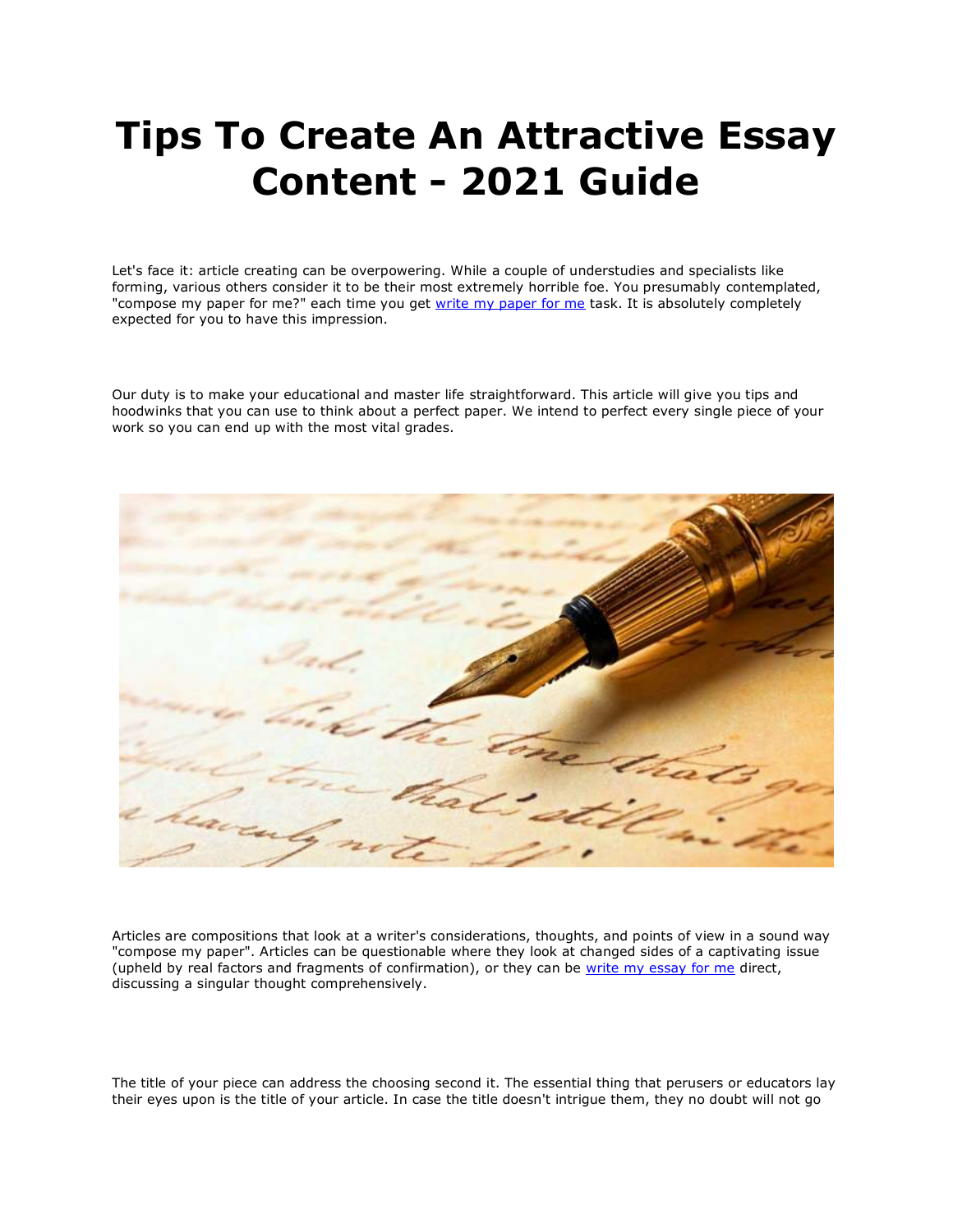ahead and get it. As such, the words you use to make your paper title are crucial. They can choose the accomplishment of your work.

Piece titles get instructors' attention and make them stand separated from a load. You may need to demand that someone "exposition author" if you need the article title and the genuine paper to be extraordinary.

The essential target of a paper title is to enlighten the [write my essay](https://www.myperfectpaper.net/) peruser concerning what the work will inspect without giving out the center.

A couple of characteristics that your article title ought to involve are according to the accompanying:

The title of your paper should be exact. Examining an article with an off-base component is one of the best mind-set executioners. The peruser should get some answers concerning what they will compose my paper for me. Doing regardless will beguile them. It will moreover lessen the idea of your paper.

Your composition should have a dependable title. Various understudies use immense, luxurious, engaging words or [write essay for me](https://www.freeessaywriter.net/) articulations to sound over sharp. This can fizzle rather than benefitting you. Your title should not be obviously bogus.

This deserts saying that the title of your article should be engaging and eye-getting. Debilitating titles will not get your group's attention.

Paper titles should be brief. The more they are, the harder they become to fathom. Consequently, when titles become hard to appreciate, they can will overall be wrong. Thusly, you should do whatever it takes not to use extended titles.

The title of your piece should be in a working voice. Using dynamic voice in titles simplifies them to scrutinize, which is what you should zero in on.

Portions of an Essay Title

Paper titles similarly have a grouping of fragments to make them look extraordinary, really like article portions. We have recorded a couple of sections that you can facilitate into your work title: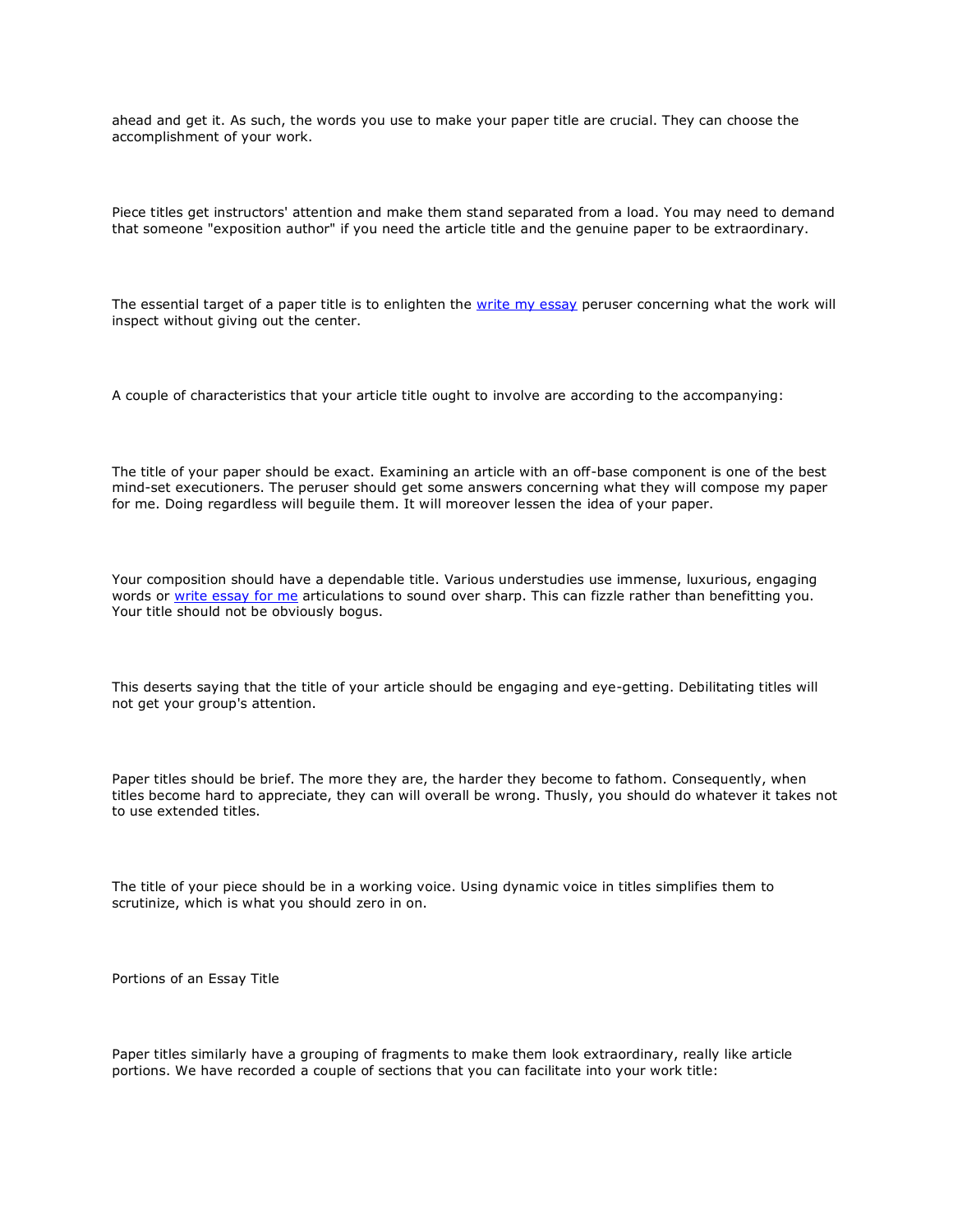Use a smart catch, so your paper looks imaginative.

Utilize focus watchwords. These watchwords are the where and when of your article.

Join the "what" of your article. This is known as the subject expression.

When Should I Create my Essay Title?

We propose you make your title in the wake of completing your article, notwithstanding the way that it is the primary concern that the peruser will take a gander at. Regardless, we have a strong clarification for this insight. Generally, the writer can't devise a title around the start of forming. Regardless, the writer starts getting contemplations as they consistently get consumed the imaginative cycle.

Making your paper will give you an obvious point of view on what you have formed. You will imagine that its easy to [essay writing service](https://www.5staressays.com/) form a title once the all out paper is before your eyes. Potentially you need to use an articulation from one of the body areas. Perhaps you need to paper composing administration andutilize a couple of figures that are referred to in the end sections. Maybe you need to create your article title around the proposition verbalization.

In this manner, we propose that you start contemplating creative title musings in your papers' "Altering and Revise" stage. Piece creating isn't basic. We get that, and we have a solution for your anxiety. If you really believe that its difficult to make complete papers yourself, we propose finding some on the web (or disengaged) article forming organization. Various locales are right now offering complete or fragmented help to understudies. You can for the most part look for moderate expert associations and move all of your obligations to them.

**Useful Resources:**

[What is the Best Essay Writer?](https://www.collegeessay.org/essay-writer/what-is-the-best-essay-writer)

[Where Can I Get Professional Essay Writers Online?](https://www.collegeessay.org/essay-writer/where-can-I-get-professional-essay-writers-online)

[Is it Safe to Work With a Cheap Essay Writer?](https://www.collegeessay.org/essay-writer/is-it-safe-to-work-with-a-cheap-essay-writer)